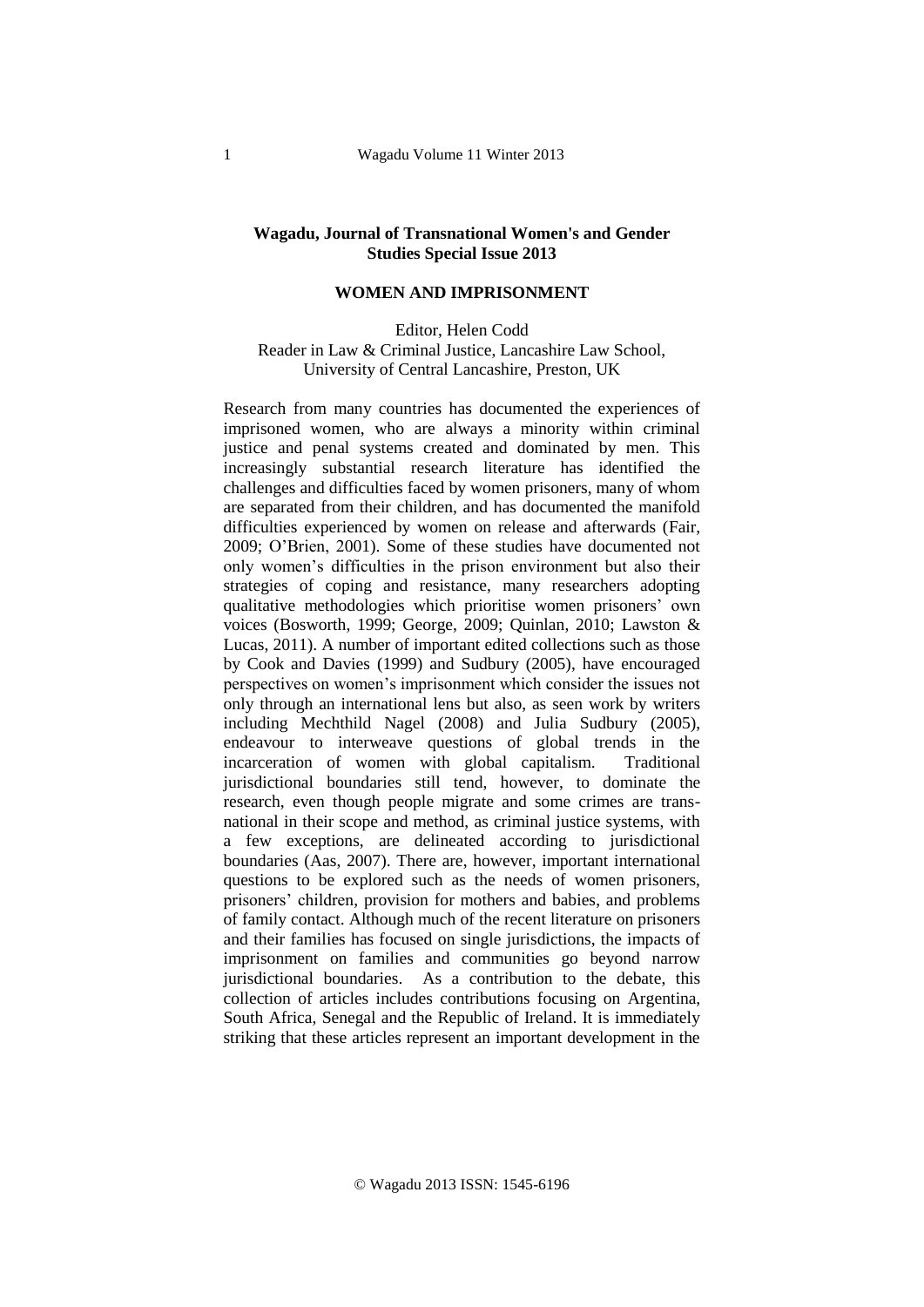research, moving the focus beyond the industrialised Anglophone countries from which most previous research has emerged.

In their article, "My Mom is Badder than Yours" Meg Escude and Victoria Law examine the treatment of mothers and children incarcerated in Argentina, as well as their actions in demanding that their needs as mothers be recognised and met. This focus on activism and resistance is important, as it demonstrates that, despite the manifold difficulties faced by imprisoned mothers, they are not passive recipients of the penal regimes in which they live. Rather, they seek to maintain and live out their identities as mothers in the prison setting, echoing the work of Megan Comfort on the efforts women make to maintain domestic rituals and family life when visiting imprisoned men. This article offers an insight not only into women's imprisonment in Argentina, but also into women's strength and activism.

Shifting the focus from South America to Africa, Dior Konate provides a thoughtful and thorough analysis of women's imprisonment in Senegal. Beginning with providing an overview of the historical background of women's imprisonment in post-colonial Senegal, she then goes on to highlight the impact of the incarceration of female offenders on their families, and assess how family relationships are re-created, re-defined and renegotiated in the prison setting. The article draws on interviews with two different groups of imprisoned women, one set of interviews taking place in 1996 and the other in 2003. This allows the author to point out that the more recent sample included a higher proportion of women convicted of so-called "white collar" crimes, which can be linked to higher levels of educational achievement. Many aspects of the experiences of women prisoners in Senegal echo those of imprisoned women around the world (cf. Vetten (2008). Relationships, marriages and children suffer. Dior Konate's distinctive contribution to the debate is to contextualise the experiences of Senegalese women prisoners against a backdrop of colonialism and former slavery. Dior Konate also reiterates the shame and stigma felt by imprisoned Senegalese women, identifying that their 'double deviance' (i.e. offending both against the law and also against stereotypes of 'appropriate femininity) operates to diminish women's own self-identities as women and mothers.

Dior Konate's work is followed by an examination of women, families and imprisonment in South Africa. Luyt and Du Preez begin, as does Dior Konate, with a discussion of the historical context of women's imprisonment in South Africa and a summary of the contemporary prison estate, numbers and regimes. In contrast with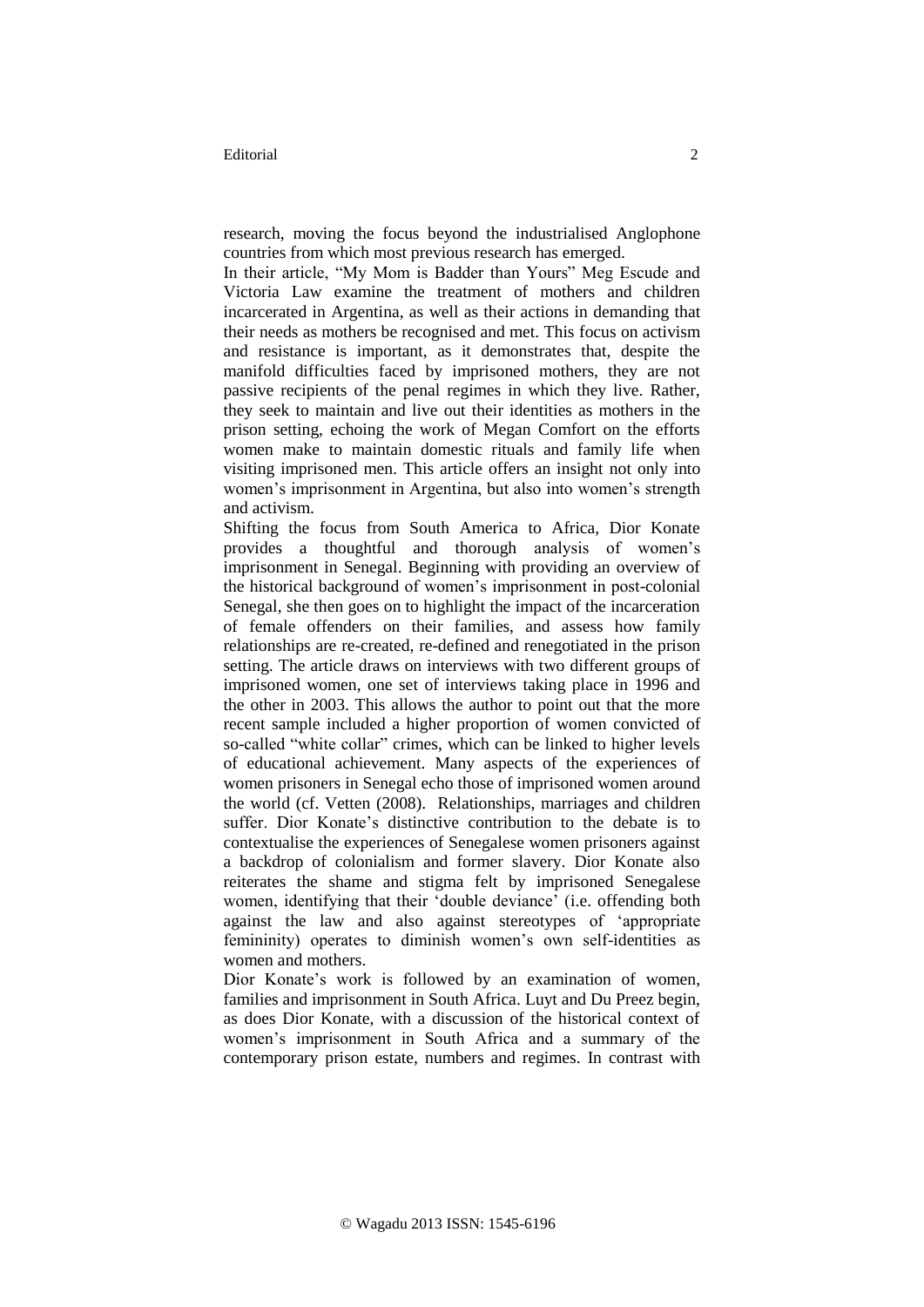the previous authors, Luyt and Du Preez utilise quantitative methods to explore a number of variables in women's experiences. Like the previous authors –and indeed most of the existing canon of research on women's imprisonment which has emerged over the last three decades–they identify a number of issues and challenges posed by women's imprisonment in South Africa, concluding that "women are at the losing end in correctional institutions." This is a persistent thread underpinning the articles in this volume- that although in all penal systems women continue to comprise a minority, and sometimes a small number of prisoners, their needs are often unmet.

Jessica Breen's article on women and imprisonment in Ireland begins from a slightly different premise to that usually encountered in current writings on women's imprisonment. In many countries, including the UK, the US and New Zealand, women's imprisonment is increasing in terms of rate, sentence length and numbers. In contrast, although women's imprisonment in Ireland appears to be increasing, this is taking place against a backdrop of an overall fall in the number of imprisoned women over the twentieth century, and steeply falling numbers of both men and women coercively confined in quasi-penal settings. Jessica Breen points out that women are becoming a more marginalised group as prison is becoming increasingly male-dominated. This means that although the decarceration of women in Ireland is clearly to be applauded as a step in the right directions, imprisoned women may find themselves increasingly pushed to the edge of penal debates and discussions, finding themselves and their needs increasingly invisible and ignored.

Taken together, there are some key themes and threads underpinning and running through these articles. The historical context of women's imprisonment is identified and explored: penal systems do not emerge fully formed from nowhere, and as the authors included here demonstrate, current-day experiences of imprisonment echo and reflect the historical socio-political conditions in which penal institutions, policies and practices emerged. This is particularly visible in the post-colonial context, and it is striking that colonialism and its aftermath figure so prominently in these articles.

All these articles identify the lengths women go to in order to maintain their identity as women, and as mothers, with resistance and activism a key element of women's interaction with the prison environment. As women's involvement in many campaigns as shown, such as anti-drugs and anti-guns campaigns, when women feel that their identity as mothers, or their effectiveness as mothers, is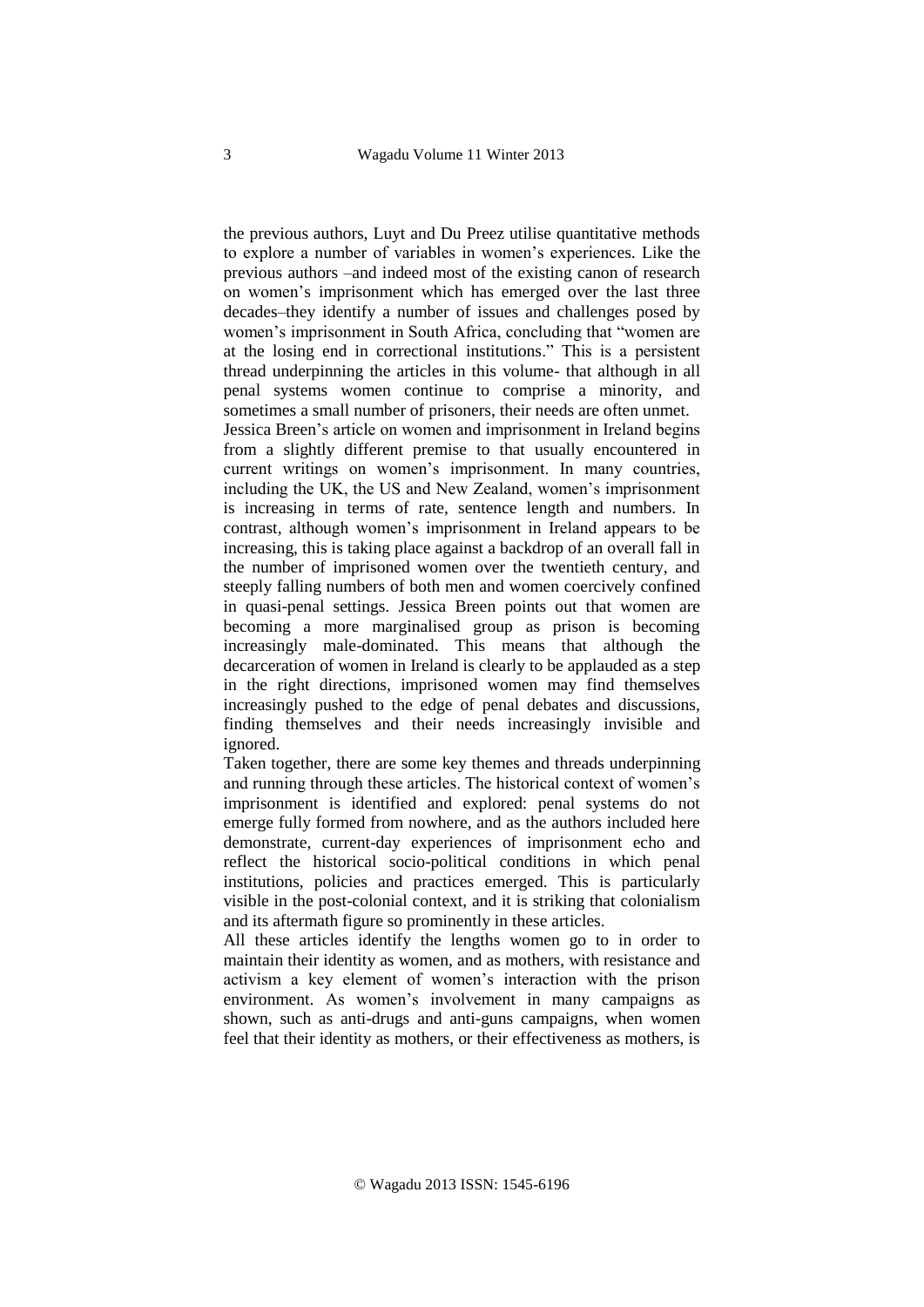## Editorial 4

under threat, then women will use all strategies available to them in order to resist and to challenge the masculinist power of the prison.

The effects of imprisonment on women and girls raise inherent questions of justice and rights which go beyond questions of individual states' responses to prisoner's families and include questions of race, gender and punishment. Indeed, to focus on these issues as domestic matters linked to individuals states or jurisdictions can serve to conceal injustices: as Benhabib, Morrison and others have argued "if we are to grasp, and challenge, the major sources of social injustice today, we need to move beyond the state-territorial principle" (Benhabib, 2004: Fraser, 2005, Morrison, 2006: all cited in Aas, 2007). We are faced with a world where, as a consequence of parental imprisonment, many, many children are living without parents, and indeed these children are already, as Renny Golden (2005) has pointed out, children living with multiple deprivations to start with. After all, on the whole it is not the richest or most powerful members of society who find themselves in prison. It is impossible to talk about imprisonment on a world level without talking about globalisation and the prison-industrial complex. Prison is an international business, which excels at producing its own future customers. Indeed, what prison does best is to produce more prisoners, by rendering its 'customers' repeat users and also playing a role in ensuring that their children go on the use the same prison system in the future (rather like fathers and sons following the same cricket or football teams for many generations.

When we talk about imprisonment in "developing" countries we need to consider the effects of global capitalism both in terms of poverty, deprivation and socio-economic problems of citizens but also in terms of how prisons are run and operated. If we consider imprisonment as an international, transnational and global phenomenon, then we also need to consider prisoners' families. If we can assess the impacts of imprisonment on individual families and communities, then whatever we say about these impacts needs to be assessed in terms of the global scale. We then find ourselves in the position of assessing the costs and benefits of imprisonment on a world level. Imprisonment is not the only way of punishing those who do wrong, if punishment is what is socially sanctioned as a response to criminal wrongdoing. It is not inevitable that a state has a high rate of imprisonment. Rose Smith and others, who in their study for the Rowntree Foundation in the UK assessed the costs of imprisonment, including health and social care for prisoners' partners and children, through small-scale case studies found that the costs of imprisonment far exceeded the immediately obvious costs of keeping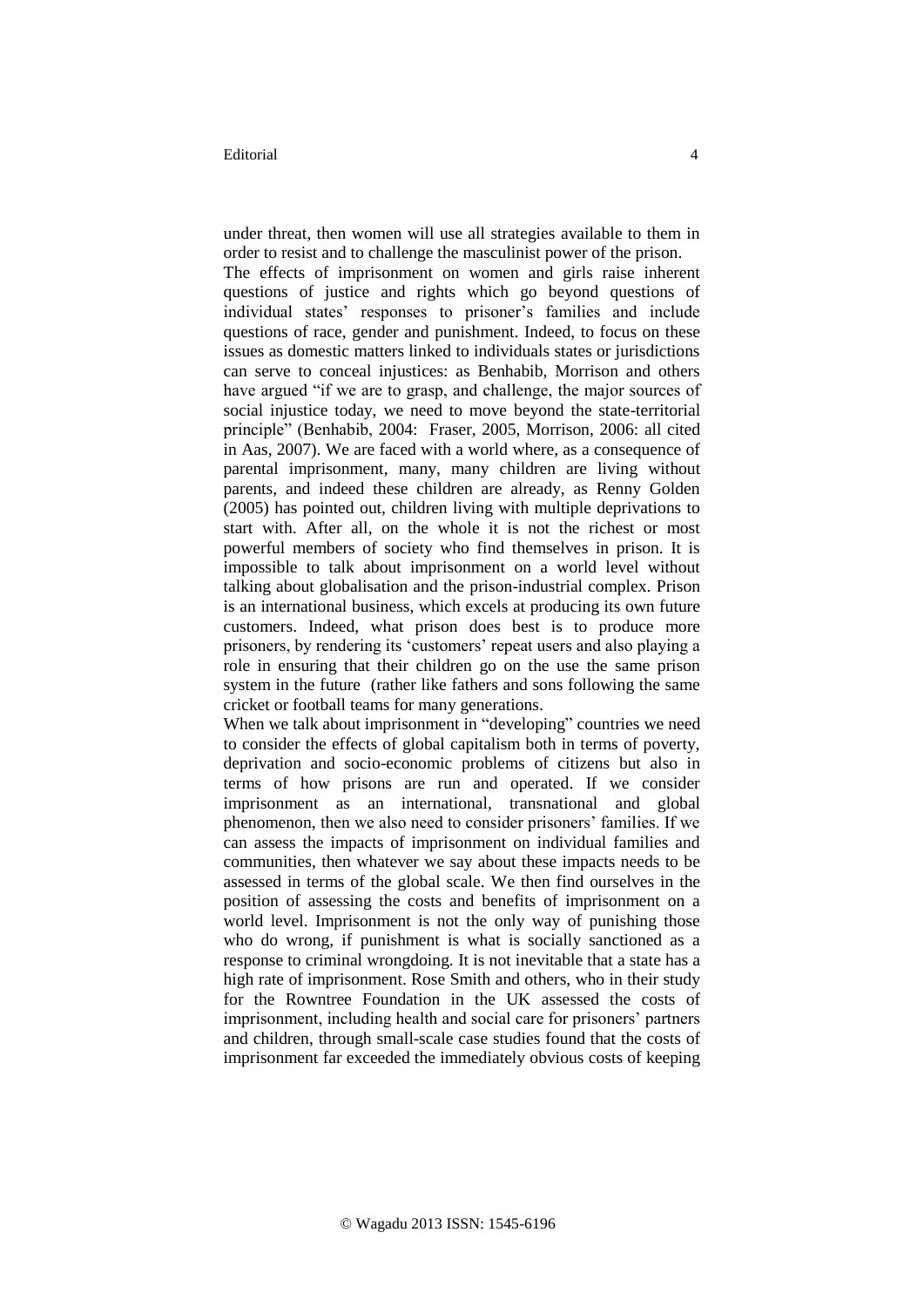a prisoner in jail once factors such as substitute child care, healthcare and other social costs were factored in (Smith et al., 2007). If this is amplified to a world level then we are faced with a world where many, many children are living without parents. If we are living in the so-called global village, then we need to consider the costs and benefits of the global village prison. Perhaps the most worrying element for those of us of a critical persuasion is that prison is now a highly profitable global business. This means, therefore, that rather than viewing prison as another demand on taxpayers' money and on state resources, prison becomes a source of profits for shareholders who thus have a vested financial interest in maintaining and expanding the prison population. Thus, in the face of the inexorable expansion of "World Prison Inc." women and their families suffer 'collateral damage' in the pursuit of profit.

Attempts *have* been made to reform prisons in some countries, as exemplified by the work of Kiran Bedi in India who famously substantially reformed Tihar prison along therapeutic and community lines, creating an institution which is described in her book as "a virtual ashram" (Bedi, 2007: Bharucha). However, since she left the prison many of her reforms have been abandoned or, as in the recitation of the morning prayer she introduced, reduced to a matter of ritual and discipline (Gilani, 2011). The problem here is at first glance one of not having reformed the staff and the processes sufficiently, but also it illustrates the persistent power of the prison, carceral clawback and the strength of the prison establishment to resist change as also noted by other writers on Indian women's prisons (Cherukuri et al., 2009; Kaushik, 2010; Kaushik & Sharma, 2009; and Pandey & Singh, 2006).

In this context, it thus becomes important to consider adopting a far more radical abolitionist perspective and challenging the use and existence of the prison itself (Scott & Codd, 2010). There is a great deal of work to be done. Criminology is already developing and assessing global and not merely transnational perspectives on a range of phenomena, such as organised crime, transnational policing, transfer of penal knowledge and policies and the trans-border sex industries. We have already seen the global development of campaigns around domestic and sexual violence, the death penalty, and human rights. Women and girls' interactions with prison systems raise fundamental questions of social exclusion, marginalisation and justice. Thus, further research is needed which links work on women, girls, prisoners' families and criminal justice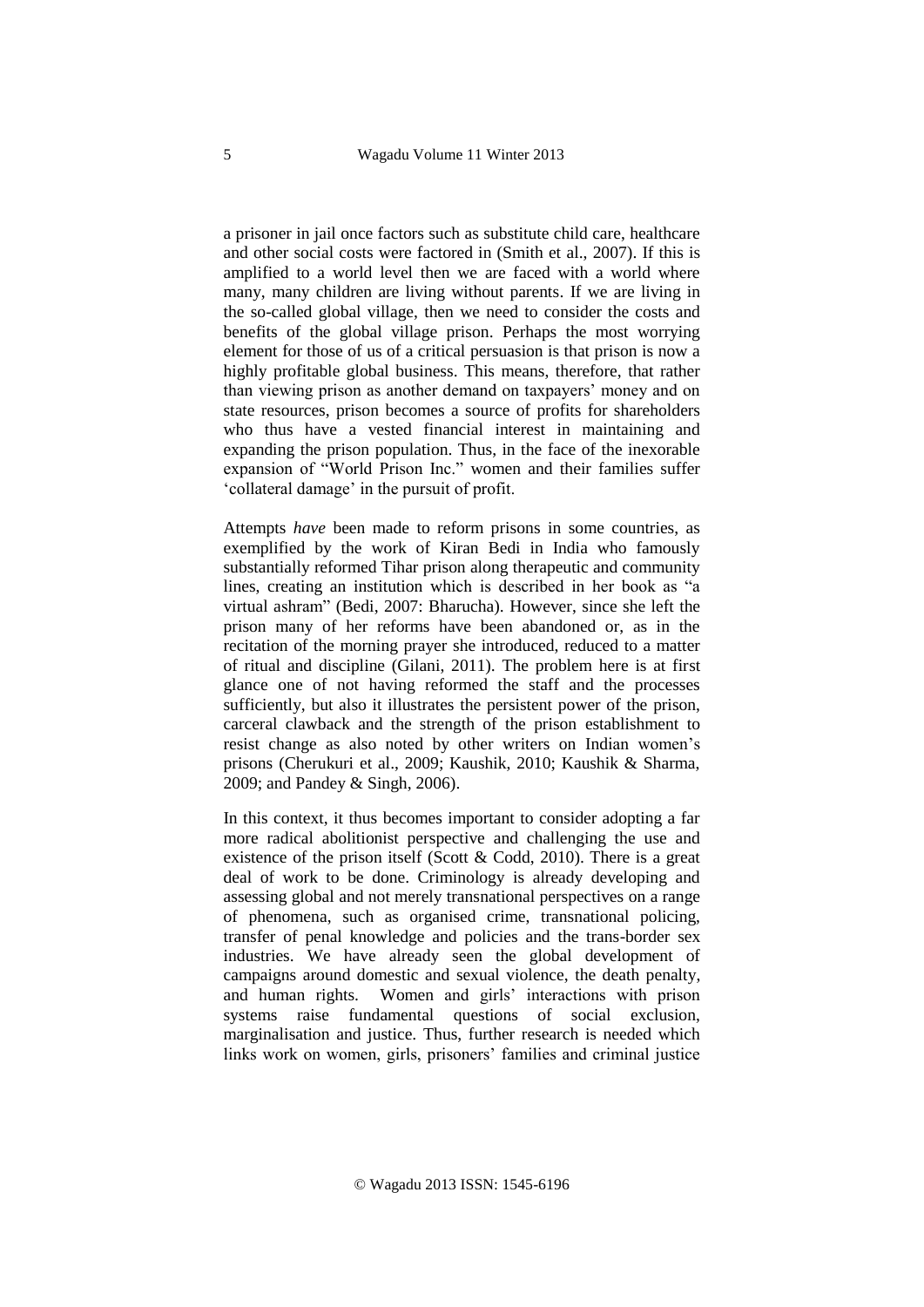Editorial 6

with critical perspectives on punishment and the expansion of the prison-industrial complex, to develop radical, critical, and global feminist perspectives which challenge the power of the prison.

## **References**

Aas, K.F. (2007). Analysing a world in motion: Global flow meets 'criminology of the other. *Theoretical Criminology*, *11*, 283- 3031.

Bedi, K. (2007). *It's always possible: One woman's transformation of India's prison system*. Honesdale, PA: Himalayan Institute Press.

Benhabib, S. (2004). *The rights of others: Aliens, residents and citizens.* Cambridge: Cambridge University Press.

- Bharucha, R.N. (2007*). Shadows in cages: Forgotten women and children in India's prisons*. Honesdale, PA: Himalayan Institute Press.
- Bosworth, M. (1999). *Engendering resistance: Agency and power in women's prisons*. Aldershot: Ashgate.
- Cherukuri, S., Britton, D. & Subramaniam, M. (2009). Between life and death: Women in an Indian state prison. *Feminist Criminology*, *4*, 252-274.
- Cook, S. and Davies, S. (eds.) (1999). *Harsh punishment: International experiences of women's imprisonment*. Boston, MA: Northeastern University Press.
- Fair, H. (2009). International review of women's prisons. *Prison Service Journal*, *184*, 3-8.
- Fraser, N. (2005). Reframing justice in a globalizing world. *New Left Review* (Nov./Dec.): 69-88.
- Gilani, I. (2011, 24 May). Games the mighty can play in Tihar jail. *Tehelka*.
- Golden, R. (2005). *War on the family: Mothers in prison and the families they leave behind*. New York: Routledge.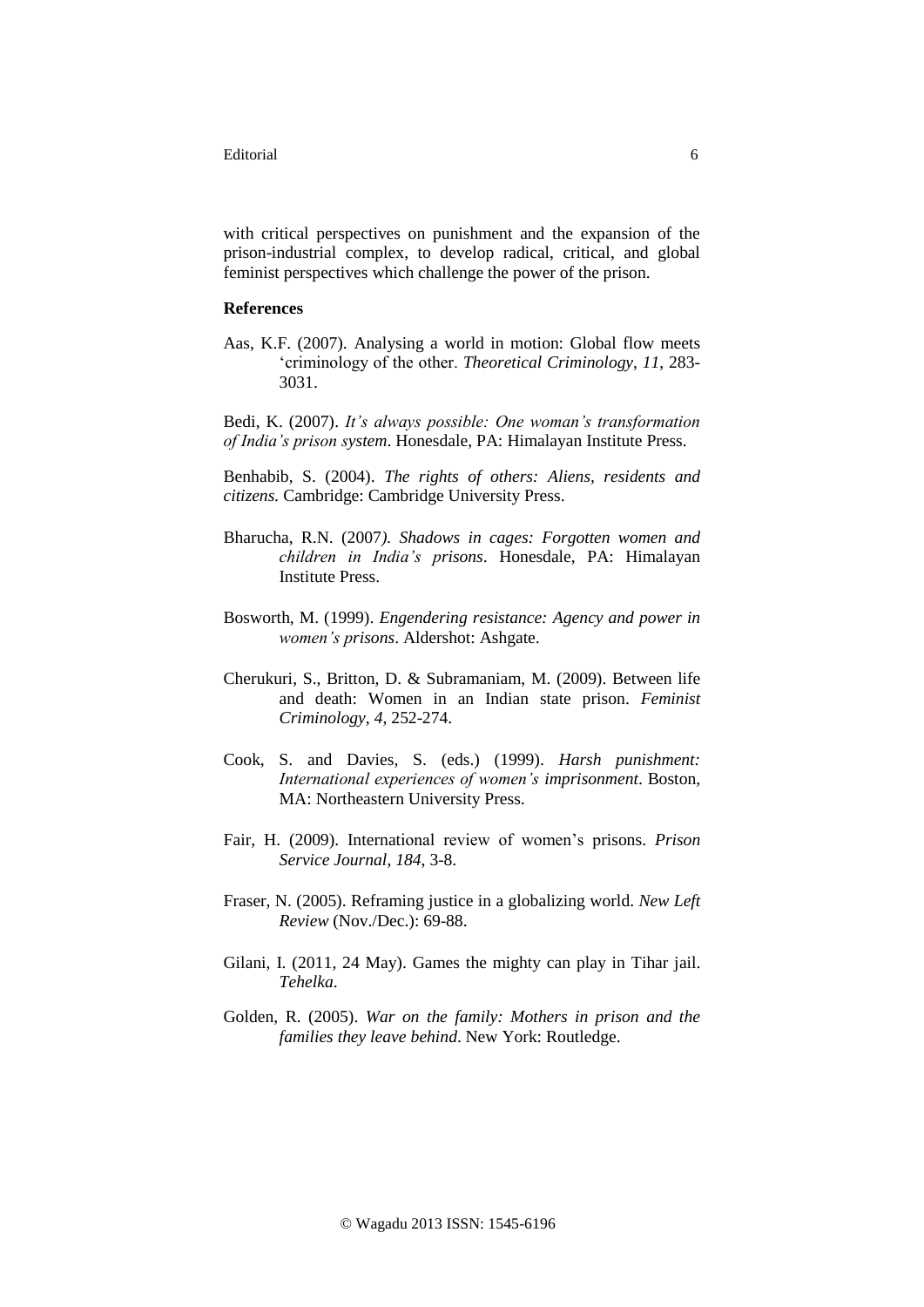- Kaushik, A. (2010) *Human rights of women prisoners in India: A case study of Varanasi district prison*, Koeln: LAP Lambert Academic Publishing.
- Kaushik, A. & Sharma, K. (2009). Human rights of women prisoners in India: A case study of Jaipur central prison for women, *Indian Journal of Gender Studies, 16*, 253-271.
- Lawston, J.M. & Lucas, A. (2011). *Razor wire women*. Albany: SUNY Press.

Morrison, W. (2005). Rethinking narratives of penal change in global context. In J. Pratt, D. Brown, M. Brown, S. Hallsworth and W. Morrison (Eds.), *The new punitiveness: Trends, theories, perspectives* (pp. 290-307). Cullompton: Willan.

- Nagel, M. (2008). Women's rights behind walls. In V. Saleh-Hanna (Ed.), *Colonial systems of control: Criminal justice in Nigeria* (pp. 223-44). Ottawa: University of Ottawa Press.
- O'Brien, P. (2001). *Making it in the 'free world'*. Albany, NY: SUNY Press.
- Pandey, S.P. & Singh, A. KR. (2006). *Women prisoners and their dependent children. (The Report of the project funded by planning commission, Government of India, New Delhi).*  New Delhi: Serials Publication.
- Quinlan, C. (2010). *Inside: Ireland's women's prisons, past and present*. Dublin: Irish Academic Press.
- Scott, D. & Codd, H. (2010). *Controversial issues in prisons*. Milton, Keynes: OUP/McGraw Hill.
- Smith, R., Grimshaw, R., Romeo, R. & Knapp, M. (2007). *Poverty and disadvantage among prisoners' families.* London: Joseph Rowntree Foundation.
- Sudbury, J. (Ed.). (2005). *Global lockdown: Race, gender, and the prison-industrial complex*. New York: Routledge.